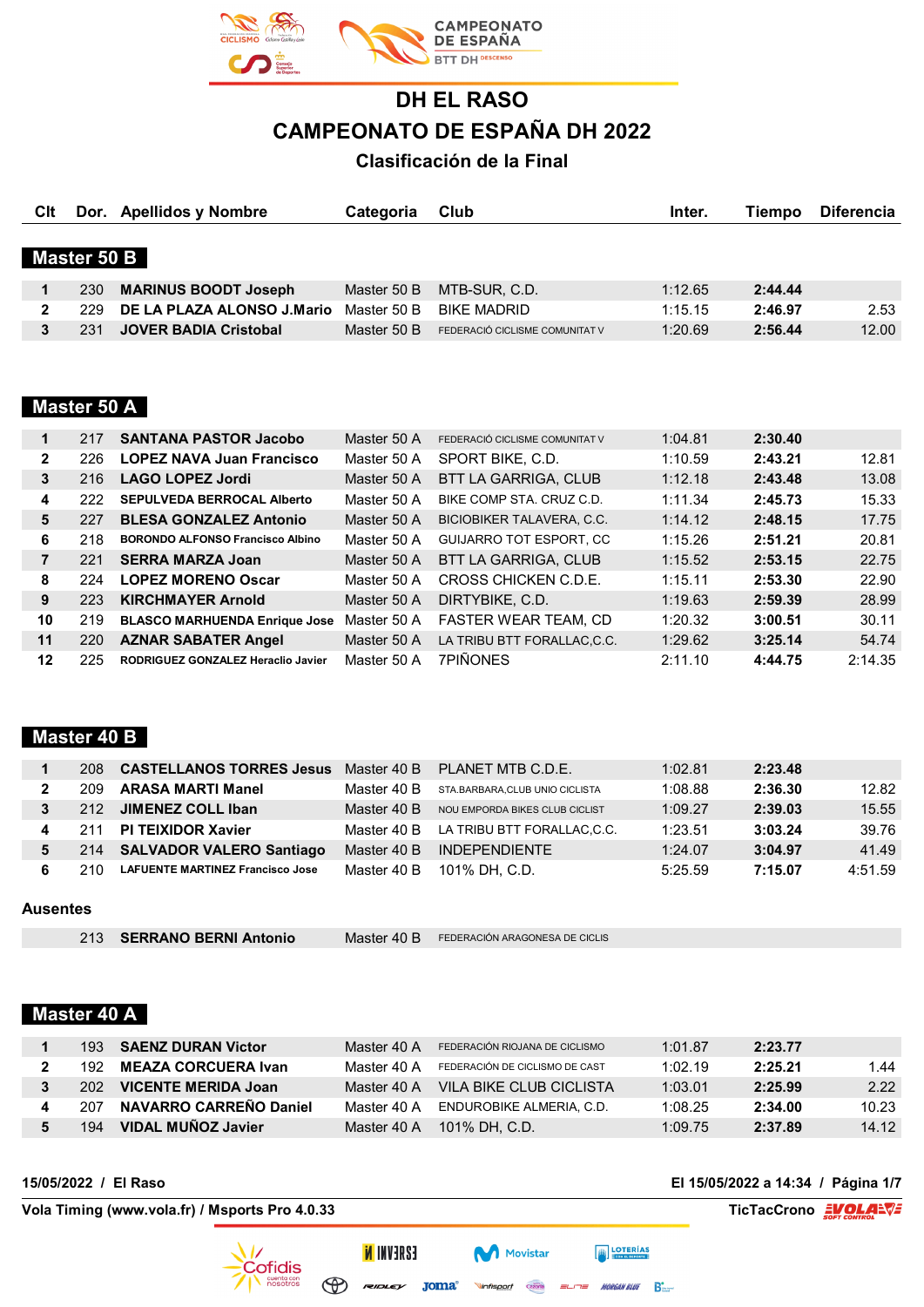

| Clt |     | Dor. Apellidos y Nombre                | Categoria   | Club                      | Inter.  | <b>Fiempo</b> | <b>Diferencia</b> |
|-----|-----|----------------------------------------|-------------|---------------------------|---------|---------------|-------------------|
|     |     |                                        |             |                           |         |               |                   |
| 6   | 199 | <b>BALANCA Guillaume</b>               | Master 40 A | <b>INDEPENDIENTE</b>      | 1:11.82 | 2:42.44       | 18.67             |
|     | 206 | <b>RUIZ CORTES Daniel</b>              | Master 40 A | <b>INDEPENDIENTE</b>      | 1:10.95 | 2:43.23       | 19.46             |
| 8   | 203 | <b>RODRIGUEZ FERNANDEZ Jose Javier</b> | Master 40 A | <b>INDEPENDIENTE</b>      | 1:12.18 | 2:44.86       | 21.09             |
| 9   | 204 | <b>SANTANA RAMOS Ricardo</b>           | Master 40 A | AGUIBIKE.C.C.             | 1:13.12 | 2:45.10       | 21.33             |
| 10  | 195 | <b>CASAS HISADO Luis Alfonso</b>       | Master 40 A | CICLOMUNDIAL.COM C.D.E.C. | 1:15.78 | 2:49.12       | 25.35             |
| 11  | 200 | <b>BETANCOR RAMOS Francisco Yeray</b>  | Master 40 A | <b>7PIÑONES</b>           | 1:16.87 | 2:53.10       | 29.33             |
| 12  | 197 | <b>CRIADO RAMOS Rafael Jesus</b>       | Master 40 A | <b>INDEPENDIENTE</b>      | 1:16.48 | 2:54.95       | 31.18             |
| 13  | 201 | <b>FERNANDEZ GONZALEZ Antonio</b>      | Master 40 A | <b>INDEPENDIENTE</b>      | 1:31.53 | 3:13.17       | 49.40             |

### **Master 30 B**

| 4.26  |
|-------|
| 10.91 |
| 12.55 |
| 14.35 |
| 18.18 |
| 20.23 |
| 20.62 |
| 21.93 |
| 23.45 |
| 25.28 |
| 25.87 |
| 25.96 |
| 27.88 |
| 28.91 |
| 34.91 |
| 47.30 |
|       |

#### **Ausentes**

**FUNES MORENO Jose Antonio** Master 30 B ITEA SPORTS, C.D.

### **Master 30 A**

|   | 166 | <b>NOGAL NUÑEZ Diego</b>      | Master 30 A | CENTRO BTT BAJO TIETAR, C.D.   | 1:01.20 | 2:22.30 |       |
|---|-----|-------------------------------|-------------|--------------------------------|---------|---------|-------|
| 2 | 170 | <b>CIRIA MORENO Fabian</b>    | Master 30 A | <b>INDEPENDIENTE</b>           | 1:03.56 | 2:26.51 | 4.21  |
| 3 | 167 | <b>ISCAR BLAZQUEZ David</b>   | Master 30 A | CENTRO BTT BAJO TIETAR, C.D.   | 1:03.15 | 2:26.90 | 4.60  |
| 4 | 158 | <b>NIETO COLLADO Alvaro</b>   | Master 30 A | <b>RTRAILS</b>                 | 1:04.67 | 2:30.06 | 7.76  |
| 5 | 161 | <b>SANTIAGO SAEZ Jonathan</b> | Master 30 A | BIRAKA TEAM, CLUB DEPORTIVO    | 1:05.63 | 2:33.70 | 11.40 |
| 6 | 168 | <b>RUIZ TOLON Sergio</b>      | Master 30 A | <b>RTRAILS</b>                 | 1:07.23 | 2:34.50 | 12.20 |
|   | 159 | <b>RUFETE CRUZ Victor</b>     | Master 30 A | LA CANTERA EXPRESS REDOVAN. CD | 1:06.68 | 2:36.04 | 13.74 |
| 8 | 160 | <b>LOZANO RUBIA Rafael</b>    | Master 30 A | BIKE MOTRIL-GRANADA, C.D.      | 1:07.68 | 2:36.96 | 14.66 |
| 9 | 169 | <b>VICENTE CLAVERO Diego</b>  | Master 30 A | CENTRO BTT BAJO TIETAR, C.D.   | 1:08.91 | 2:40.84 | 18.54 |

**Vola Timing (www.vola.fr) / Msports Pro 4.0.33 TicTacCrono EVOLALVE** 

**15/05/2022 / El Raso El 15/05/2022 a 14:34 / Página 2/7**

**EXECUTERIAS** 

 $=$  $=$  MORGAN BLUE  $\sum_{n=1}^{\infty}$ 

Cazorla

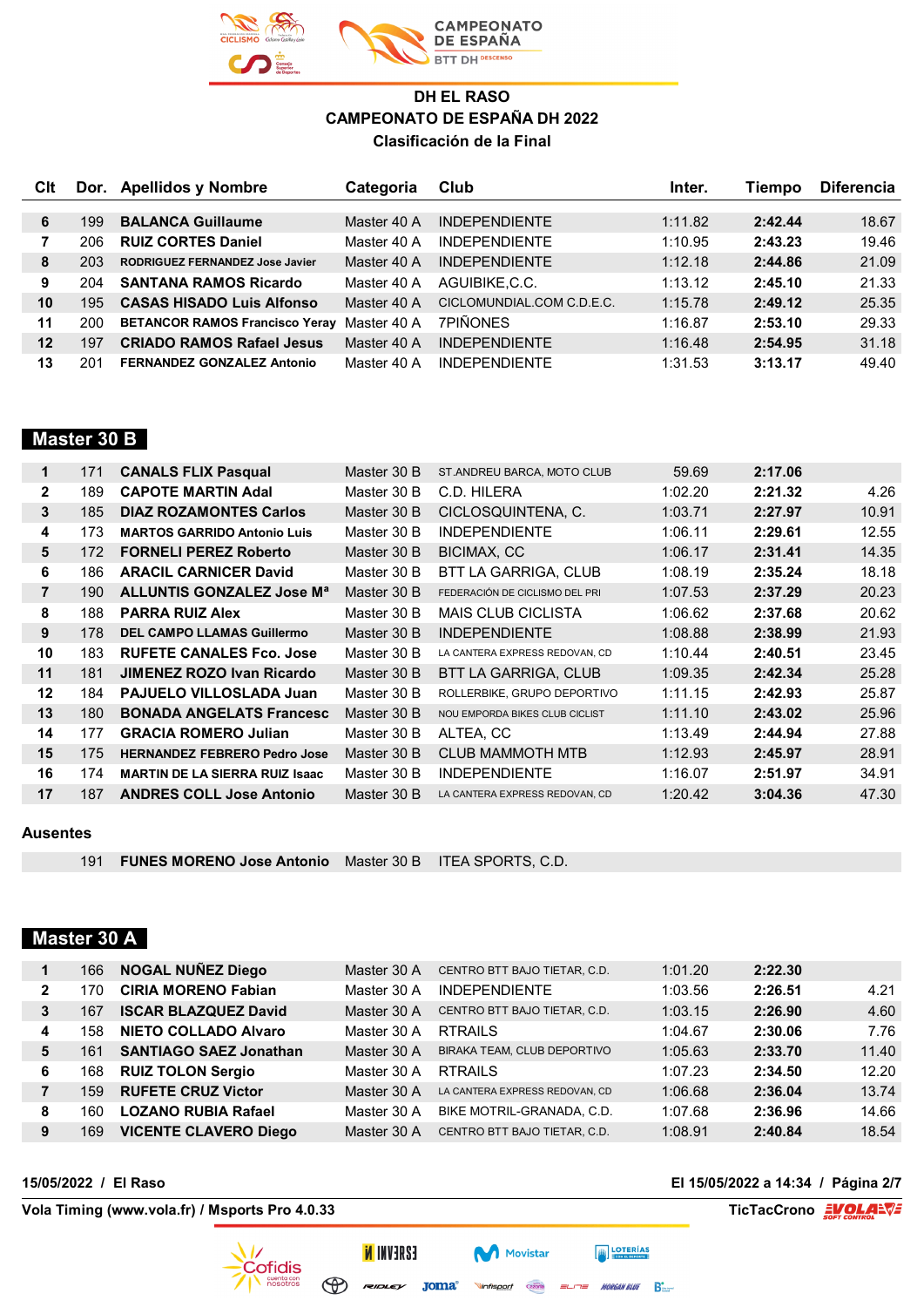

## **CAMPEONATO** DE ESPAÑA **BTT DH DESCENSO**

## **DH EL RASO CAMPEONATO DE ESPAÑA DH 2022 Clasificación de la Final**

| Clt     |      | Dor. Apellidos y Nombre                       | <b>Categoria</b>      | Club                           | Inter.  | Tiempo  | <b>Diferencia</b> |
|---------|------|-----------------------------------------------|-----------------------|--------------------------------|---------|---------|-------------------|
|         |      |                                               |                       |                                |         |         |                   |
| 10      | 163  | <b>LOPEZ NUÑEZ Alfonso</b>                    | Master 30 A           | FRANCISCO PIZARRO, A.D.C       | 1:12.10 | 2:46.95 | 24.65             |
| 11      | 162. | <b>LLORENS FERRER Jose Vicente</b>            | Master 30 A ALTEA, CC |                                | 1:15.83 | 2:48.56 | 26.26             |
| $12 \,$ | 165. | <b>RIQUELME BERNABEU Cristian Master 30 A</b> |                       | LA CANTERA EXPRESS REDOVAN, CD | 1:18.47 | 2:54.53 | 32.23             |
| 13      | 164  | <b>SANCHEZ POZA David</b>                     | Master 30 A           | RTRAILS                        | 1:21.74 | 3:03.82 | 41.52             |

## **Cadete**

| 1                                                                                                                       | 149 | <b>TOVAR GALLEGO Guillermo</b>         | Cadete | PLANET MTB C.D.E.              | 59.35   | 2:18.61 |         |
|-------------------------------------------------------------------------------------------------------------------------|-----|----------------------------------------|--------|--------------------------------|---------|---------|---------|
| $\mathbf{2}$                                                                                                            | 135 | <b>MATO RUIZ Francisco</b>             | Cadete | FEDERACIÓN ANDALUZA DE CICLISM | 1:01.70 | 2:19.97 | 1.36    |
| 3                                                                                                                       | 133 | <b>RUSIÑOL SALA Ton</b>                | Cadete | FEDERACIÓ CATALANA DE CICLISME | 1:01.58 | 2:22.31 | 3.70    |
| 4                                                                                                                       | 131 | <b>LLAUDO CRESPO Oriol</b>             | Cadete | FEDERACIÓ CATALANA DE CICLISME | 1:03.49 | 2:23.47 | 4.86    |
| 5                                                                                                                       | 132 | <b>JIMENEZ ANDREUS Bruno</b>           | Cadete | FEDERACIÓN MADRILEÑA DE CICLIS | 1:02.02 | 2:24.20 | 5.59    |
| 6                                                                                                                       | 143 | <b>ARRUDI MIMBRERA Lucas</b>           | Cadete | FEDERACIÓN ARAGONESA DE CICLIS | 1:04.04 | 2:30.01 | 11.40   |
| $\overline{7}$                                                                                                          | 153 | <b>ROMERO PEREZ Raul</b>               | Cadete | CICLISMO GALEGO FEDERACION     | 1:07.22 | 2:33.60 | 14.99   |
| 8                                                                                                                       | 152 | <b>ATRIO DOMINGUEZ Uxio</b>            | Cadete | CICLISMO GALEGO FEDERACION     | 1:07.78 | 2:35.74 | 17.13   |
| 9                                                                                                                       | 141 | <b>BALLESTER FERRER Nacho</b>          | Cadete | FEDERACIÓN ARAGONESA DE CICLIS | 1:12.12 | 2:38.98 | 20.37   |
| 10                                                                                                                      | 157 | <b>JIMENEZ VILLALBA Oscar</b>          | Cadete | <b>INDEPENDIENTE</b>           | 1:10.44 | 2:39.47 | 20.86   |
| 11                                                                                                                      | 154 | <b>CARIDE RODRIGUEZ Yago</b>           | Cadete | CICLISMO GALEGO FEDERACION     | 1:08.99 | 2:40.90 | 22.29   |
| 12                                                                                                                      | 146 | <b>ORTIZ DE ZARATE MARROQUIN Mateo</b> | Cadete | MIRANDA BIKER, C.D.F.          | 1:10.84 | 2:41.25 | 22.64   |
| 13                                                                                                                      | 137 | <b>CHIRINO HULSUND Nicolas</b>         | Cadete | FEDERACIÓN CANARIA DE CICLISMO | 1:11.63 | 2:41.79 | 23.18   |
| 14                                                                                                                      | 140 | <b>ANTESBERGER SAN EUGENIO Nil</b>     | Cadete | FEDERACIÓ DE CICLISME DE LES I | 1:12.17 | 2:44.23 | 25.62   |
| 15                                                                                                                      | 156 | <b>LEON ARANGUREN Asier</b>            | Cadete | <b>LAGUN ONAK TX.ELK.</b>      | 1:16.71 | 2:47.83 | 29.22   |
| 16                                                                                                                      | 139 | <b>KIRCHMAYER LOPEZ Falu</b>           | Cadete | DIRTYBIKE, C.D.                | 1:17.71 | 2:48.66 | 30.05   |
| 17                                                                                                                      | 144 | <b>BALLETBO AMOR Alberto</b>           | Cadete | FEDERACIÓN ARAGONESA DE CICLIS | 1:20.16 | 2:57.42 | 38.81   |
| 18                                                                                                                      | 148 | <b>MARTIN ARMAS Adrian</b>             | Cadete | 7PIÑONES                       | 1:19.80 | 3:01.50 | 42.89   |
| 19                                                                                                                      | 145 | <b>IZQUIERDO NANCLARES Unax</b>        | Cadete | <b>INDEPENDIENTE</b>           | 1:18.03 | 3:05.15 | 46.54   |
| 20                                                                                                                      | 151 | PEREZ MONESMA MICHELENA Galder         | Cadete | FEDERACIÓN VASCA DE CICLISMO   | 1:29.47 | 3:12.30 | 53.69   |
| 21                                                                                                                      | 134 | <b>BAYARRI Tristan</b>                 | Cadete | FEDERACIÓN MADRILEÑA DE CICLIS | 1:03.92 | 3:17.61 | 59.00   |
| 22                                                                                                                      | 150 | <b>GONZALEZ GUTIERREZ Arkaitz</b>      | Cadete | FEDERACIÓN VASCA DE CICLISMO   | 1:50.89 | 4:07.97 | 1:49.36 |
| $\blacksquare$ $\blacksquare$ $\blacksquare$ $\blacksquare$ $\blacksquare$ $\blacksquare$ $\blacksquare$ $\blacksquare$ |     |                                        |        |                                |         |         |         |

#### **Abandonos**

147 **CEJAS RODRIGUEZ Gabriel** Cadete FEDERACIÓN CANARIA DE CICLISMO

## **F.Master 30**

| 130 RAMIREZ SABRIA Monica | F. Master 30 LA TRIBU BTT FORALLAC.C.C. | 2:08.54 | 4:40.55 |  |
|---------------------------|-----------------------------------------|---------|---------|--|
|                           |                                         |         |         |  |

## **F.Cadete**

| 127     | LEWIS MONTES Christine Miche | F.Cadete | BTT LA GARRIGA. CLUB           | 1:19.05 | 2:57.11 |      |
|---------|------------------------------|----------|--------------------------------|---------|---------|------|
| 128     | GALI ESTEVA Kyra             | F.Cadete | FEDERACIÓ CATALANA DE CICLISME | 1:19.29 | 3:01.66 | 4.55 |
| $125 -$ | <b>POMES GARCIA Maria</b>    | F.Cadete | FEDERACIÓ CATALANA DE CICLISME | 1:24.49 | 3:04.75 | 7.64 |

**Vola Timing (www.vola.fr) / Msports Pro 4.0.33 TicTacCrono EVOLALVE** 

**15/05/2022 / El Raso El 15/05/2022 a 14:34 / Página 3/7**

Cofidis cuenta con<br>nosotros

**ISAEVNI N**  $\bigoplus$ 

Movistar

 $P$ MORGAN BLUE Beard Vinfisport Cazorla  $\overline{r}$ 

**FOTERÍAS**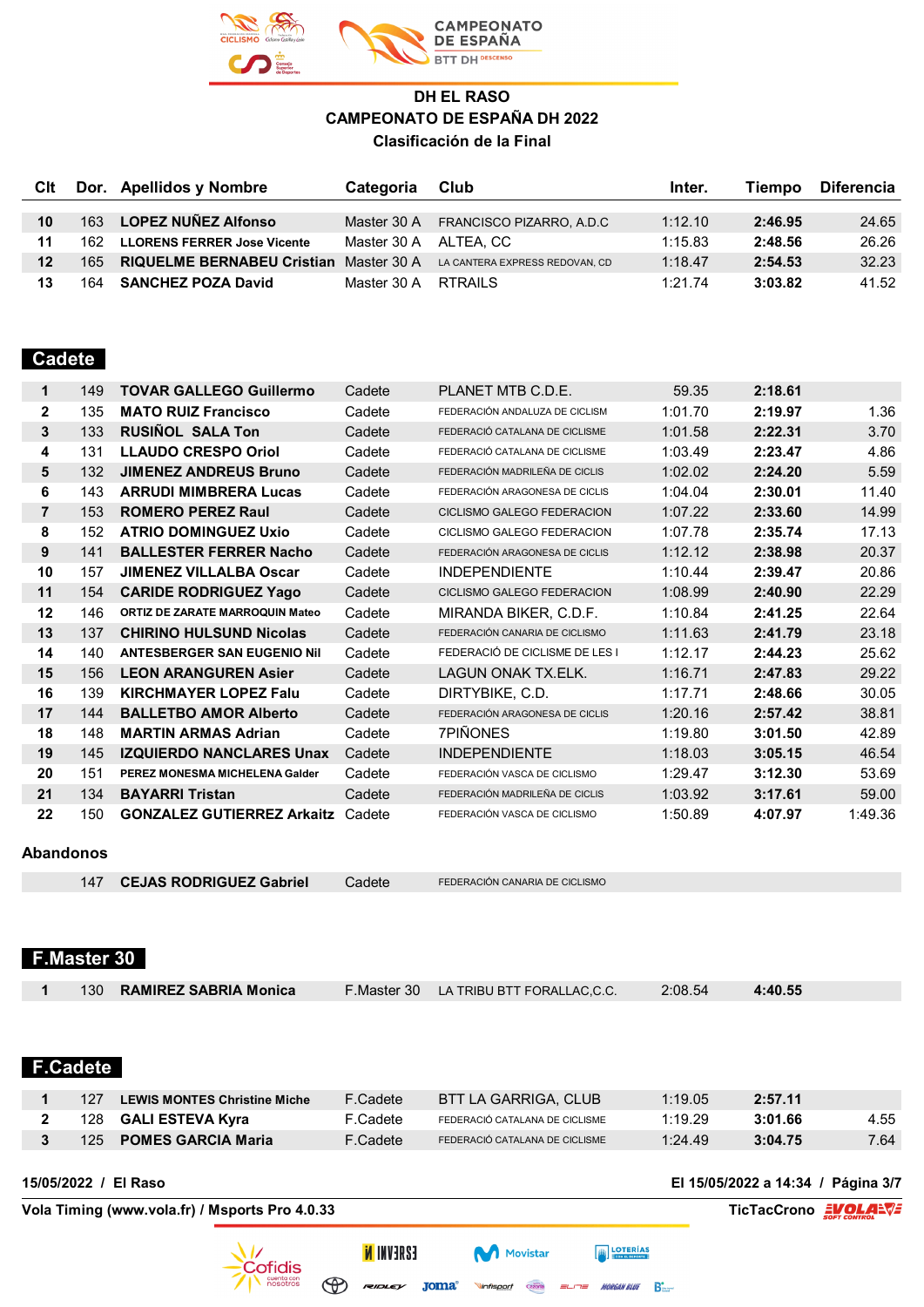

| <b>GANDIN FERRER Laja</b><br>3:16.29<br>$\overline{\mathbf{4}}$<br>F.Cadete<br>1:30.67<br>126<br>FEDERACIÓ CATALANA DE CICLISME<br>5<br>3:28.17<br><b>MENENDEZ GONZALEZ Natalia</b><br>F.Cadete<br><b>CUETOS BIKE</b><br>1:32.00<br>129<br><b>F.Junior</b><br><b>MENENDEZ GONZALEZ Cristina F.Junior</b><br>1:18.44<br>122<br>2:57.50<br>1<br>FEDERACIÓN DE CICLISMO DEL PRI<br><b>ZAMORA NOVALES Kira</b><br>3:03.04<br>$\overline{2}$<br>F.Junior<br>1:22.68<br>121<br>FEDERACIÓN MADRILEÑA DE CICLIS<br><b>PALACIO BLASCO Lara</b><br>3<br>F.Junior<br>1:25.71<br>3:05.25<br>124<br>FEDERACIÓN ARAGONESA DE CICLIS<br><b>CHINCHILLA MARTIN Ines</b><br>1:27.92<br>3:20.00<br>123<br>F.Junior<br>FEDERACIÓN ANDALUZA DE CICLISM<br>4 | <b>C</b> It | Dor. Apellidos y Nombre | Categoria | Club | Inter. | Tiempo | <b>Diferencia</b> |
|----------------------------------------------------------------------------------------------------------------------------------------------------------------------------------------------------------------------------------------------------------------------------------------------------------------------------------------------------------------------------------------------------------------------------------------------------------------------------------------------------------------------------------------------------------------------------------------------------------------------------------------------------------------------------------------------------------------------------------------|-------------|-------------------------|-----------|------|--------|--------|-------------------|
|                                                                                                                                                                                                                                                                                                                                                                                                                                                                                                                                                                                                                                                                                                                                        |             |                         |           |      |        |        |                   |
|                                                                                                                                                                                                                                                                                                                                                                                                                                                                                                                                                                                                                                                                                                                                        |             |                         |           |      |        |        | 19.18             |
|                                                                                                                                                                                                                                                                                                                                                                                                                                                                                                                                                                                                                                                                                                                                        |             |                         |           |      |        |        | 31.06             |
|                                                                                                                                                                                                                                                                                                                                                                                                                                                                                                                                                                                                                                                                                                                                        |             |                         |           |      |        |        |                   |
|                                                                                                                                                                                                                                                                                                                                                                                                                                                                                                                                                                                                                                                                                                                                        |             |                         |           |      |        |        |                   |
|                                                                                                                                                                                                                                                                                                                                                                                                                                                                                                                                                                                                                                                                                                                                        |             |                         |           |      |        |        | 5.54              |
|                                                                                                                                                                                                                                                                                                                                                                                                                                                                                                                                                                                                                                                                                                                                        |             |                         |           |      |        |        | 7.75              |
|                                                                                                                                                                                                                                                                                                                                                                                                                                                                                                                                                                                                                                                                                                                                        |             |                         |           |      |        |        | 22.50             |

## **F.Elite**

|                  | 115 | <b>ZAMORA NOVALES Zoe</b>                  | F.Elite | FEDERACIÓN MADRILEÑA DE CICLIS | 1:10.12 | 2:42.94 |         |  |
|------------------|-----|--------------------------------------------|---------|--------------------------------|---------|---------|---------|--|
| $\mathbf{2}$     | 110 | <b>GONZALEZ GRIMAU Aina</b>                | F.Elite | ST.ANDREU BARCA, MOTO CLUB     | 1:12.00 | 2:45.57 | 2.63    |  |
| 3                | 111 | <b>PI MADRENAS Mireja</b>                  | F.Elite | LA TRIBU BTT FORALLAC, C.C.    | 1:21.81 | 3:03.96 | 21.02   |  |
| 4                | 113 | <b>ALVAREZ BLANCO Uxia</b>                 | F.Elite | CORUXO, C.C.                   | 1:31.05 | 3:20.02 | 37.08   |  |
| 5                | 114 | <b>CHAPELA CAINO Gemma</b>                 | F.Elite | CICLISMO GALEGO FEDERACION     | 1:32.22 | 3:24.79 | 41.85   |  |
| 6                | 117 | <b>YUSTO SANCHEZ Sara</b>                  | F.Elite | LACTEAS COBREROS               | 1:31.87 | 3:27.81 | 44.87   |  |
| 7                | 116 | <b>CABARCOS BECEIRO Estefania F.Elite</b>  |         | CICLISMO GALEGO FEDERACION     | 1:54.24 | 3:35.97 | 53.03   |  |
| 8                | 120 | <b>GONZALEZ GONZALEZ-CORROTO Covadonga</b> | F.Elite | <b>CUETOS BIKE</b>             | 1:40.53 | 3:48.87 | 1:05.93 |  |
|                  |     |                                            |         |                                |         |         |         |  |
| <b>Abandonos</b> |     |                                            |         |                                |         |         |         |  |
|                  |     |                                            |         |                                |         |         |         |  |

| <b>GUILLEN MATEOS Elisabeth</b> | F.Elite | AEMDEKP/E-LOWING |
|---------------------------------|---------|------------------|
|---------------------------------|---------|------------------|

## **Junior**

| 1              | 84  | <b>CASTELLANOS LIBERAL Daniel</b> | Junior | FEDERACIÓN MADRILEÑA DE CICLIS  | 59.51   | 2:16.86 |       |
|----------------|-----|-----------------------------------|--------|---------------------------------|---------|---------|-------|
| $\mathbf{2}$   | 83  | <b>PONS POLO Adriel</b>           | Junior | FEDERACIÓ CATALANA DE CICLISME  | 59.78   | 2:18.61 | 1.75  |
| 3              | 82  | <b>GRASLAUB Arnau</b>             | Junior | <b>INDEPENDIENTE</b>            | 1:00.09 | 2:19.58 | 2.72  |
| 4              | 90  | <b>GUILLAMON FABREGAT Juan</b>    | Junior | FEDERACIÓ CICLISME COMUNITAT V  | 1:01.35 | 2:23.45 | 6.59  |
| 5              | 93  | <b>GARCIA HERNANDEZ Hugo</b>      | Junior | FEDERACIÓN MADRILEÑA DE CICLIS  | 1:02.99 | 2:24.04 | 7.18  |
| 6              | 96  | <b>JORGE VAZQUEZ Roj</b>          | Junior | BICI VERDE, C.C.                | 1:02.90 | 2:24.54 | 7.68  |
| $\overline{7}$ | 86  | <b>VALSERO MANCHADO Mario</b>     | Junior | FEDERACIÓN DE CICLISMO DE CAST  | 1:03.19 | 2:25.61 | 8.75  |
| 8              | 88  | <b>GARCIA ALVAREZ Matias</b>      | Junior | FEDERACIÓN ANDALUZA DE CICLISM  | 1:04.52 | 2:26.98 | 10.12 |
| 9              | 89  | <b>SANTANA GUZMAN Jorge</b>       | Junior | FEDERACIÓN CANARIA DE CICLISMO  | 1:04.49 | 2:27.87 | 11.01 |
| 10             | 87  | <b>MINGUEZ ZANGITU Oxel</b>       | Junior | FEDERACIÓN VASCA DE CICLISMO    | 1:04.92 | 2:28.29 | 11.43 |
| 11             | 99  | <b>MARTINEZ RODRIGUEZ Andre</b>   | Junior | CICLISMO GALEGO FEDERACION      | 1:02.92 | 2:29.60 | 12.74 |
| 12             | 97  | VIÑAS CAÑERO Ibai                 | Junior | <b>BMX MATARO CLUB CICLISTA</b> | 1:05.02 | 2:31.10 | 14.24 |
| 13             | 100 | <b>LOUREIRO AMADO Guillermo</b>   | Junior | CICLISMO GALEGO FEDERACION      | 1:08.71 | 2:35.55 | 18.69 |
| 14             | 91  | <b>BAK Patryk Tomasz</b>          | Junior | FEDERACIÓ CATALANA DE CICLISME  | 1:08.52 | 2:36.36 | 19.50 |
| 15             | 92  | <b>GONZALEZ SERRA Mario</b>       | Junior | <b>RED ANT 360 A.D.</b>         | 1:10.50 | 2:36.41 | 19.55 |
| 16             | 94  | <b>SANCHEZ RODRIGUEZ Nestor</b>   | Junior | FEDERACIÓN CANARIA DE CICLISMO  | 1:07.71 | 2:36.54 | 19.68 |

Movistar

Cazorla

Vinfisport

**Vola Timing (www.vola.fr) / Msports Pro 4.0.33 TicTacCrono EVOLALVE** 

### **15/05/2022 / El Raso El 15/05/2022 a 14:34 / Página 4/7**

**EXECUTERIAS** 

ELITE MORGAN BLUE B



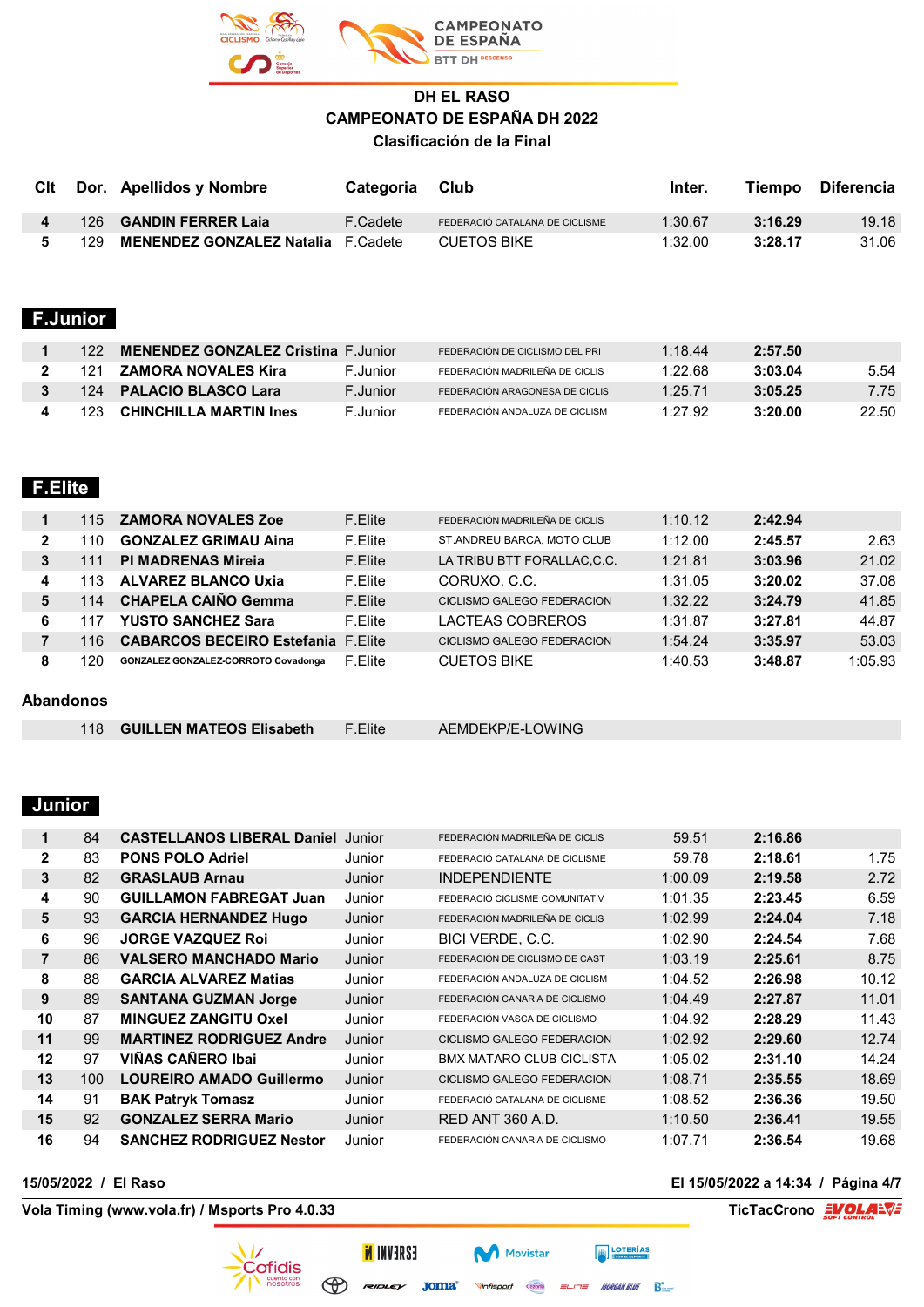

| Clt |     | Dor. Apellidos y Nombre          | Categoria | Club                           | Inter.  | Tiempo  | <b>Diferencia</b> |
|-----|-----|----------------------------------|-----------|--------------------------------|---------|---------|-------------------|
|     |     |                                  |           |                                |         |         |                   |
| 17  | 98  | <b>GOMEZ RODRIGUEZ Javier</b>    | Junior    | <b>INDEPENDIENTE</b>           | 1:11.12 | 2:37.59 | 20.73             |
| 18  | 109 | <b>BRADLEY SOUTAR Owen</b>       | Junior    | FEDERACIÓ DE CICLISME DE LES I | 1:11.22 | 2:39.26 | 22.40             |
| 19  | 101 | <b>FERNANDEZ FERNANDEZ Mario</b> | Junior    | FEDERACIÓN DE CICLISMO DEL PRI | 1:10.15 | 2:39.81 | 22.95             |
| 20  | 95  | <b>RIAL GUERRA Himar</b>         | Junior    | FEDERACIÓN CANARIA DE CICLISMO | 1:12.75 | 2:40.55 | 23.69             |
| 21  | 106 | <b>FERNANDEZ IBANEZ Alex</b>     | Junior    | FEDERACIÓN CANARIA DE CICLISMO | 1:13.78 | 2:42.24 | 25.38             |
| 22  | 104 | <b>TUESTA ZAUTUA Victor</b>      | Junior    | FEDERACIÓN RIOJANA DE CICLISMO | 1:09.62 | 2:42.53 | 25.67             |
| 23  | 103 | DE SAN JUAN JULIAN Carlos        | Junior    | TUBULAR BIKES AVILA, C.D.      | 1:20.85 | 2:55.81 | 38.95             |
| 24  | 108 | <b>PEREIRA RIAL Xoel</b>         | Junior    | BICI VERDE, C.C.               | 1:08.15 | 2:58.86 | 42.00             |
| 25  | 102 | <b>ABALO VAZQUEZ Marcos</b>      | Junior    | CICLISMO GALEGO FEDERACION     | 1:05.50 | 3:14.67 | 57.81             |
| 26  | 85  | <b>ZITELLO DARNA Guillermo</b>   | Junior    | FEDERACIÓ CATALANA DE CICLISME | 1:11.72 | 4:04.14 | 1:47.28           |

## **Elite**

| 1              | $\mathbf{1}$   | <b>SUAREZ ALONSO Angel</b>          | Elite | <b>VIGO-RIAS BAIXAS</b>         | 54.85   | 2:08.71 |       |
|----------------|----------------|-------------------------------------|-------|---------------------------------|---------|---------|-------|
| 2              | 2              | <b>MENOYO BUSQUETS Pau</b>          | Elite | BIKE ABADESSES CLUB CICLISTA    | 54.47   | 2:10.37 | 1.66  |
| 3              | 11             | <b>KIRCHMAYER LOPEZ Orion</b>       | Elite | FEDERACIÓN MADRILEÑA DE CICLIS  | 56.82   | 2:12.83 | 4.12  |
| 4              | 8              | <b>BASCON CESAR Rafael Luis</b>     | Elite | FEDERACIÓN ANDALUZA DE CICLISM  | 56.88   | 2:13.57 | 4.86  |
| 5              | 5              | <b>ETXEBARRIA ETXEBARRIA Iraitz</b> | Elite | BETIBEHERA C.D.C.               | 57.30   | 2:14.23 | 5.52  |
| 6              | 9              | <b>JORBA PRATS Ferran</b>           | Elite | ST.ANDREU BARCA, MOTO CLUB      | 57.21   | 2:14.87 | 6.16  |
| $\overline{7}$ | $\overline{4}$ | <b>GONZALEZ GRIMAU Adrian</b>       | Elite | ST.ANDREU BARCA, MOTO CLUB      | 57.38   | 2:15.37 | 6.66  |
| 8              | 69             | <b>MARTINEZ PEÑA Marco</b>          | Elite | CORBELO, C.C.                   | 57.83   | 2:15.45 | 6.74  |
| 9              | $\overline{7}$ | <b>CARBALLO GONZALEZ Edgar</b>      | Elite | FEDERACIÓN CANARIA DE CICLISMO  | 57.37   | 2:16.62 | 7.91  |
| 10             | 6              | <b>ROMERO PERICH Pol</b>            | Elite | ST.ANDREU BARCA, MOTO CLUB      | 58.34   | 2:16.94 | 8.23  |
| 11             | 10             | <b>ROMERO BOULANDIER Yelco</b>      | Elite | FEDERACIÓN VASCA DE CICLISMO    | 58.79   | 2:17.07 | 8.36  |
| 12             | 3              | <b>JORBA PRATS Ignasi</b>           | Elite | ST.ANDREU BARCA, MOTO CLUB      | 58.92   | 2:17.24 | 8.53  |
| 13             | 23             | <b>ZARCO JIMENEZ Luis</b>           | Elite | FEDERACIÓN ANDALUZA DE CICLISM  | 59.43   | 2:17.76 | 9.05  |
| 14             | 46             | <b>ISCLA GRANDVALLET Alex</b>       | Elite | <b>INDEPENDIENTE</b>            | 1:00.67 | 2:18.51 | 9.80  |
| 15             | 14             | <b>PARDO PARDOS Jon</b>             | Elite | FEDERACIÓN ARAGONESA DE CICLIS  | 1:00.51 | 2:18.93 | 10.22 |
| 16             | 71             | <b>ANDREU BURGUERA Xavier</b>       | Elite | FEDERACIÓ DE CICLISME DE LES I  | 1:00.81 | 2:18.99 | 10.28 |
| 17             | 26             | <b>VILABOA SIMOES Francisco</b>     | Elite | SINGLETRACK OUTDOOR SPORTS, C.  | 59.68   | 2:19.18 | 10.47 |
| 18             | 12             | <b>TELL SANCHEZ Dani</b>            | Elite | STA.BARBARA, CLUB UNIO CICLISTA | 1:00.39 | 2:20.04 | 11.33 |
| 19             | 13             | <b>MARIÑO FERREIRA Victor</b>       | Elite | CICLISMO GALEGO FEDERACION      | 59.02   | 2:20.36 | 11.65 |
| 20             | 33             | <b>CABALLERO PEREZ Daniel</b>       | Elite | ITEA SPORTS, C.D.               | 1:00.09 | 2:20.38 | 11.67 |
| 21             | 72             | <b>MARI MARI Mariano</b>            | Elite | FEDERACIÓ DE CICLISME DE LES I  | 59.96   | 2:20.40 | 11.69 |
| 22             | 51             | <b>RUIZ JIMENEZ Mario</b>           | Elite | SHOW TIME BMX, C.D.             | 1:02.04 | 2:20.61 | 11.90 |
| 23             | 49             | <b>DEL RIO COLLAZO Zoe</b>          | Elite | <b>XSM-SANTOME DE PIÑEIRO</b>   | 1:01.25 | 2:21.14 | 12.43 |
| 24             | 19             | <b>GAMARRA VALENCIANO Rodrigo</b>   | Elite | FEDERACIÓN DE CICLISMO DE CAST  | 1:02.08 | 2:21.72 | 13.01 |
| 25             | 17             | <b>PALACIO FUSTERO Mario</b>        | Elite | ZARAGOZA, UNION CICLISTA        | 1:02.29 | 2:22.10 | 13.39 |
| 26             | 54             | <b>CAÑAS PAJARES Guillermo</b>      | Elite | FEDERACIÓN VASCA DE CICLISMO    | 1:01.74 | 2:23.02 | 14.31 |
| 27             | 20             | <b>COVARRUBIAS GUTIERREZ David</b>  | Elite | FEDERACIÓN DE CICLISMO DE CAST  | 1:04.14 | 2:24.33 | 15.62 |
| 28             | 18             | <b>OULEGO MORENO Ivan</b>           | Elite | ST.ANDREU BARCA, MOTO CLUB      | 58.87   | 2:24.80 | 16.09 |
| 29             | 16             | <b>MARTINEZ HARO Alvaro</b>         | Elite | FEDERACIÓN MADRILEÑA DE CICLIS  | 1:02.51 | 2:25.10 | 16.39 |
| 30             | 24             | <b>DONIZ GARCIA Marcos</b>          | Elite | FEDERACIÓN CANARIA DE CICLISMO  | 1:02.63 | 2:25.37 | 16.66 |
| 31             | 76             | <b>RUIZ GUTIERREZ Daniel</b>        | Elite | PISUERGA, C.D.C.                | 1:03.15 | 2:25.78 | 17.07 |
| 32             | 21             | <b>JORBA PRATS Pau</b>              | Elite | ST.ANDREU BARCA, MOTO CLUB      | 1:03.53 | 2:25.80 | 17.09 |

**Vola Timing (www.vola.fr) / Msports Pro 4.0.33 TicTacCrono EVOLAL** 

**15/05/2022 / El Raso El 15/05/2022 a 14:34 / Página 5/7**



 $\bigoplus$  revolution  $\mathsf{Joma}^*$ 

**INVERSE** 

**Movistar Vinfisport** Cazorla ELITE MORGAN BLUE BEAT

**FOTERÍAS**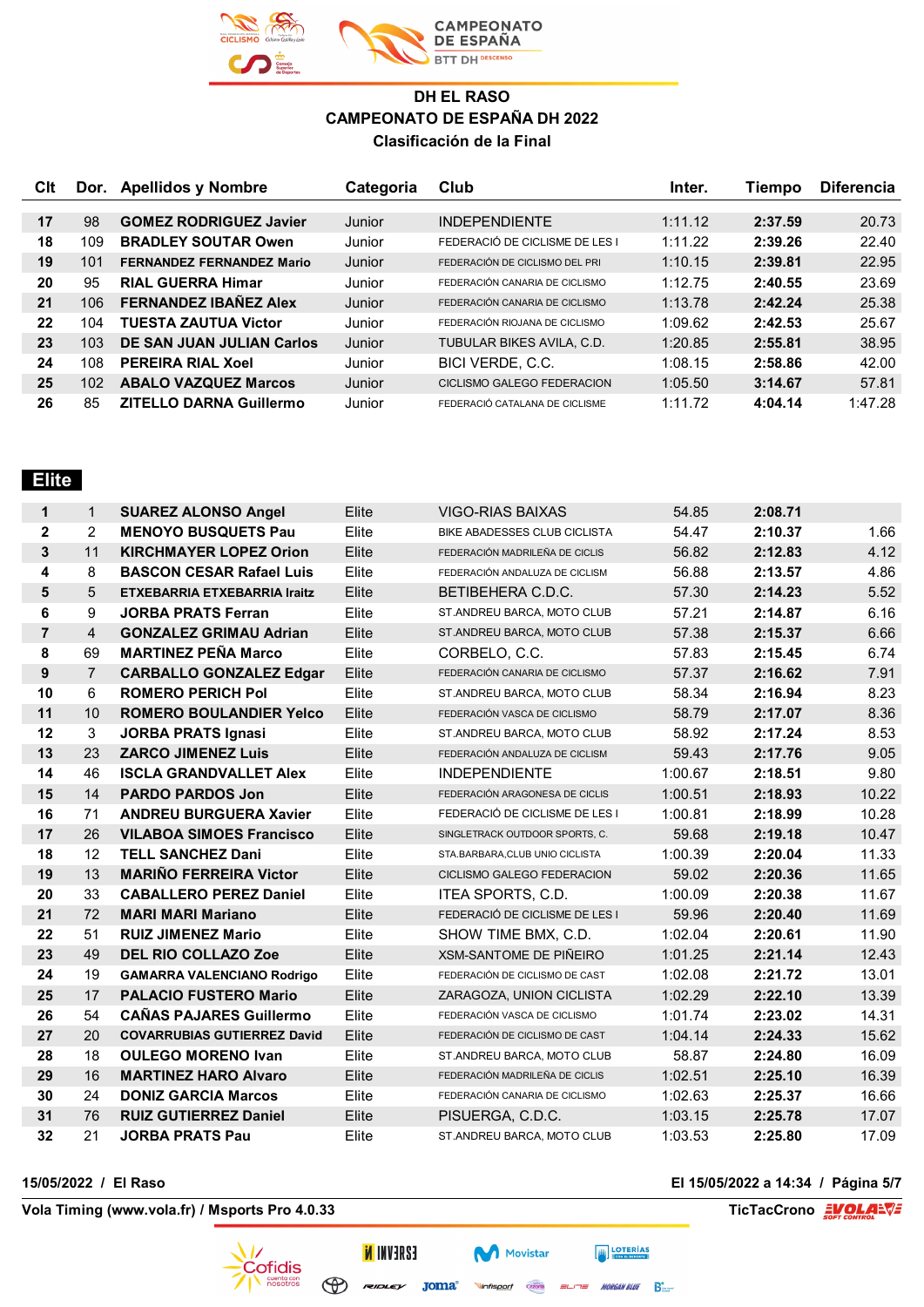

| Clt             |                                                                       | Dor. Apellidos y Nombre                | Categoria | Club                           | Inter.  | <b>Tiempo</b> | <b>Diferencia</b>                  |  |
|-----------------|-----------------------------------------------------------------------|----------------------------------------|-----------|--------------------------------|---------|---------------|------------------------------------|--|
| 33              | 43                                                                    | <b>BERTRAN LAIGLESIA Pau</b>           | Elite     | ST.ANDREU BARCA, MOTO CLUB     | 1:03.30 | 2:26.33       | 17.62                              |  |
| 34              | 25                                                                    | <b>MENENDEZ GONZALEZ Diego</b>         | Elite     | FEDERACIÓN DE CICLISMO DEL PRI | 1:03.12 | 2:26.53       | 17.82                              |  |
| 35              | 63                                                                    | <b>MEDINA MORAÑO Jose Manuel</b>       | Elite     | ITEA SPORTS, C.D.              | 1:03.19 | 2:27.70       | 18.99                              |  |
| 36              | 60                                                                    | <b>URDAMPILLETA ETXEBESTE Aritz</b>    | Elite     | HONDARRIBIA TX. ELK.           | 1:04.02 | 2:27.88       | 19.17                              |  |
| 37              | 22                                                                    | OTHAX DUBEDOUT Michael Jean Marie      | Elite     | FEDERACIÓN ARAGONESA DE CICLIS | 1:03.22 | 2:28.22       | 19.51                              |  |
| 38              | 38                                                                    | <b>ROYO BLESA Antonio</b>              | Elite     | FEDERACIÓN ARAGONESA DE CICLIS | 1:05.36 | 2:32.11       | 23.40                              |  |
| 39              | 62                                                                    | <b>RODRIGUEZ GARCIA Fernando</b>       | Elite     | <b>RTRAILS</b>                 | 1:07.76 | 2:32.82       | 24.11                              |  |
| 40              | 32                                                                    | <b>ALONSO HERVIAS Ivan</b>             | Elite     | FEDERACIÓN RIOJANA DE CICLISMO | 1:06.69 | 2:32.92       | 24.21                              |  |
| 41              | 31                                                                    | <b>MARTINEZ DIEZ Luis Niceas</b>       | Elite     | FEDERACIÓN CÁNTABRA DE CICLISM | 1:05.78 | 2:33.34       | 24.63                              |  |
| 42              | 81                                                                    | <b>ROMERO UCHA Ismael</b>              | Elite     | PONTEBIKE TEAM SPORTSKIDS      | 1:05.76 | 2:33.38       | 24.67                              |  |
| 43              | 37                                                                    | <b>FLAMARIQUE ORTIGOSA Ruben</b>       | Elite     | LE CHIEN BELGE                 | 1:07.14 | 2:33.86       | 25.15                              |  |
| 44              | 70                                                                    | <b>ARJONA AGUILERA Victor Manuel</b>   | Elite     | 101% DH, C.D.                  | 1:06.99 | 2:34.11       | 25.40                              |  |
| 45              | 61                                                                    | <b>GIMENEZ ARASANZ Miguel</b>          | Elite     | BARBASTRO, C.C.                | 1:07.99 | 2:35.45       | 26.74                              |  |
| 46              | 65                                                                    | <b>BAENA ARIZA Javier</b>              | Elite     | 101% DH, C.D.                  | 1:08.33 | 2:35.53       | 26.82                              |  |
| 47              | 67                                                                    | <b>SUAREZ SANTANA Ayrton</b>           | Elite     | CENTRAL BIKE, C.C.             | 1:08.61 | 2:36.36       | 27.65                              |  |
| 48              | 55                                                                    | <b>URDANPILLETA ETXEBESTE Xabi</b>     | Elite     | FEDERACIÓN VASCA DE CICLISMO   | 1:06.68 | 2:36.61       | 27.90                              |  |
| 49              | 45                                                                    | <b>COBO CHICOTE Ivan</b>               | Elite     | MIRANDA BIKER, C.D.F.          | 1:06.92 | 2:39.10       | 30.39                              |  |
| 50              | 56                                                                    | <b>ZABALA ALBERDI Markel</b>           | Elite     | FEDERACIÓN VASCA DE CICLISMO   | 1:12.16 | 2:42.24       | 33.53                              |  |
| 51              | 41                                                                    | <b>GANDIA MARTINEZ Victor</b>          | Elite     | <b>INDEPENDIENTE</b>           | 1:11.75 | 2:42.47       | 33.76                              |  |
| 52              | 42                                                                    | ORTIZ DE ZARATE MARROQUIN Ivan         | Elite     | MIRANDA BIKER, C.D.F.          | 1:10.41 | 2:42.97       | 34.26                              |  |
| 53              | 48                                                                    | <b>MARTINEZ PAÑOS Emilio</b>           | Elite     | CLUB DEPORTIVO AFURNORBIKE     | 1:11.16 | 2:45.27       | 36.56                              |  |
| 54              | 30                                                                    | <b>PEÑA MARTIN Moises</b>              | Elite     | FEDERACIÓN CÁNTABRA DE CICLISM | 1:10.19 | 2:45.32       | 36.61                              |  |
| 55              | 64                                                                    | <b>GUERRERO VADELL Oriol</b>           | Elite     | SANT JOAN DESPI, CLUB CICLISTA | 1:11.23 | 2:45.85       | 37.14                              |  |
| 56              | 44                                                                    | <b>JIMENEZ VALENCIA Isaac</b>          | Elite     | CICLONORTE-ATERORE             | 1:13.17 | 2:47.06       | 38.35                              |  |
| 57              | 80                                                                    | <b>PUJALES SALGUEIRO Xoan</b>          | Elite     | PONTEBIKE TEAM SPORTSKIDS      | 1:10.89 | 2:52.86       | 44.15                              |  |
| 58              | 34                                                                    | <b>MONZONIS GARCIA Joel</b>            | Elite     | GEGANT DE PEDRA, CC            | 1:17.42 | 2:58.09       | 49.38                              |  |
| 59              | 27                                                                    | <b>CAMINO SANCHEZ Ignacio</b>          | Elite     | <b>INDEPENDIENTE</b>           | 1:20.66 | 2:58.29       | 49.58                              |  |
| 60              | 57                                                                    | <b>SEGOVIA SANTIAGO Enrique Martin</b> | Elite     | ITEA SPORTS, C.D.              | 1:19.09 | 2:58.48       | 49.77                              |  |
| 61              | 79                                                                    | <b>COSTAS VILLAVERDE Oscar</b>         | Elite     | PONTEBIKE TEAM SPORTSKIDS      | 1:20.46 | 2:59.85       | 51.14                              |  |
| 62              | 77                                                                    | <b>ARRANZ GAISAN Alberto</b>           | Elite     | <b>INDEPENDIENTE</b>           | 1:21.95 | 2:59.89       | 51.18                              |  |
| 63              | 47                                                                    | ZAFRA AMOR Alejandro                   | Elite     | 101% DH, C.D.                  | 1:23.20 | 3:03.50       | 54.79                              |  |
| 64              | 50                                                                    | <b>CASTILLO MUÑOZ Fernando</b>         | Elite     | <b>INDEPENDIENTE</b>           | 1:25.61 | 3:07.76       | 59.05                              |  |
| 65              | 78                                                                    | <b>IRIARTE DAVILA Andoni</b>           | Elite     | LAGUN ONAK TX.ELK.             | 1:26.45 | 3:08.79       | 1:00.08                            |  |
| 66              | 29                                                                    | <b>HERRERA JIMENEZ Daniel</b>          | Elite     | ARGUSTEC-DESOKUPACIONLEGAL.COM | 1:22.88 | 3:10.18       | 1:01.47                            |  |
| 67              | 75                                                                    | <b>CHINARRO ROSILLO Yeray</b>          | Elite     | <b>INDEPENDIENTE</b>           | 1:25.89 | 3:19.62       | 1:10.91                            |  |
| 68              | 66                                                                    | <b>TEJERO MACHERO Borja</b>            | Elite     | CENTRO BTT BAJO TIETAR, C.D.   | 1:22.96 | 4:17.22       | 2:08.51                            |  |
| 69              | 40                                                                    | <b>MARTINEZ MOLINILLA Adrian</b>       | Elite     | MIRANDA BIKER, C.D.F.          | 2:51.56 | 4:33.45       | 2:24.74                            |  |
| 70              | 15                                                                    | <b>PELLON CARBALLEIRA Manuel Elite</b> |           | <b>BDM BIKE CLUB</b>           | 3:12.41 | 6:17.21       | 4:08.50                            |  |
| <b>Ausentes</b> |                                                                       |                                        |           |                                |         |               |                                    |  |
|                 | 58                                                                    | <b>ESCRIBANO BARRANCO Vicente</b>      | Elite     | <b>INDEPENDIENTE</b>           |         |               |                                    |  |
|                 |                                                                       |                                        |           |                                |         |               |                                    |  |
|                 | <b>Abandonos</b>                                                      |                                        |           |                                |         |               |                                    |  |
|                 | 28                                                                    | <b>GONZALEZ RODRIGUEZ Victor</b>       | Elite     | CENTRO BTT BAJO TIETAR, C.D.   |         |               |                                    |  |
|                 | 68                                                                    | <b>GARCIA ZAPICO Cristian</b>          | Elite     | FEDERACIÓN DE CICLISMO DEL PRI |         |               |                                    |  |
|                 |                                                                       |                                        |           |                                |         |               |                                    |  |
|                 |                                                                       | 15/05/2022 / El Raso                   |           |                                |         |               | El 15/05/2022 a 14:34 / Página 6/7 |  |
|                 |                                                                       |                                        |           |                                |         |               |                                    |  |
|                 | TicTacCrono WOLA=V=<br>Vola Timing (www.vola.fr) / Msports Pro 4.0.33 |                                        |           |                                |         |               |                                    |  |

 $\overline{\nu}$ 

Cofidis cuenta con **INVERSE** 

**FOR THE SERVICE REAL PROPERTY** 

Movistar

**On The Second Second Company of Second Second Second Diversity Biggs**